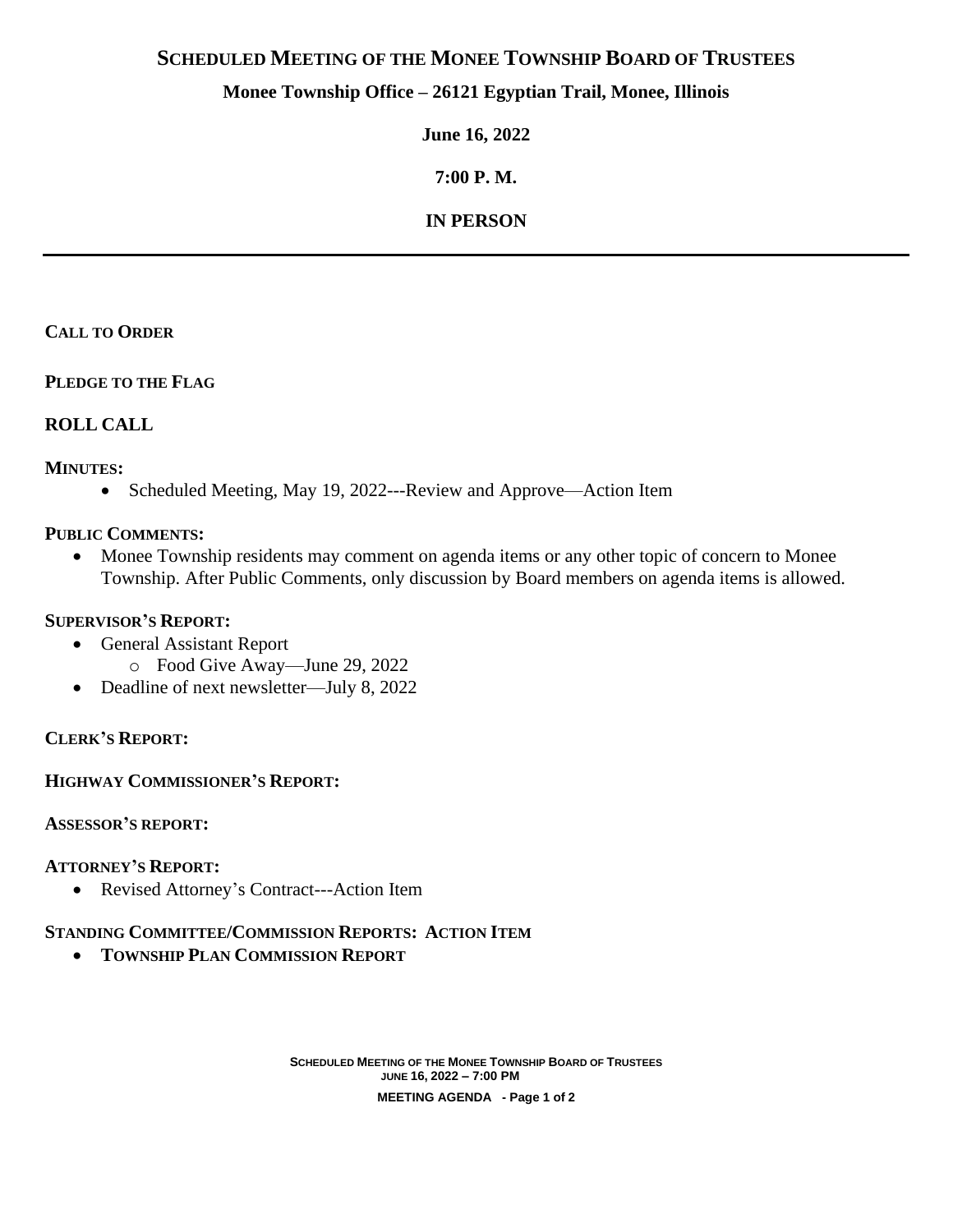### **NEW BUSINESS:**

- Illinois Flames Track Club—Social Service Agreement—Action Item
- 2022-2023 TOI Dues-Total \$834.20--Action Item
	- o General Town--\$784.20
		- o Associate Member--\$50.00
- South Suburban PADS—Social Service Agreement--\$500.00—Action Item
- Northern Illinois Food Bank—Social Service Agreement--\$1,500.00---Action Item
- 2022 TOI Conference—November 13 to 15, 2022—Action Item
- The Village of University Park Parade—Saturday, August 20, 2022—Action Item
- Will County State and Fiscal Recovery Funds (SLFRF) Report—Action Item
- Temporary Fuel Surcharge Policy to \$.20 until IRS changes or prices drop to \$5.50—Action Item
- Line-Item Transfer
	- o General Town Fund
	- o Assessor's Budget
	- o Road and Bridge Fund
- Will Ride—Action Item
	- o Ridership—January 2022—Action Item
	- o Ridership—February 2022—Action Item
	- o Ridership---March 2022---Action Item

## **OLD BUSINESS:**

- Whistle Blower Protection Policy Report—Action Item
- Youth Committee—Action Item
- Other Issues

## **TRUSTEE AUDIT OF ACCOUNTS/ CLERK CERTIFICATION OF AUDIT: ACTION ITEM**

#### **BOARD COMMENTS:**

**EXECUTIVE SESSION:**

• Executive Session - for Personnel discussion:

#### **OTHER ISSUES:**

#### **ADJOURNMENT:**

**MEETING NOTES**: \_\_\_\_\_\_\_\_\_\_\_\_\_\_\_\_\_\_\_\_\_\_\_\_\_\_\_\_\_\_\_\_\_\_\_\_\_\_\_\_\_\_\_\_\_\_\_\_\_\_\_\_\_\_\_\_\_\_\_\_\_\_\_\_\_\_\_\_\_\_\_\_\_\_\_\_\_\_\_\_\_\_\_\_\_\_\_\_\_\_\_\_\_\_\_

**\_\_\_\_\_\_\_\_\_\_\_\_\_\_\_\_\_\_\_\_\_\_\_\_\_\_\_\_\_\_\_\_\_\_\_\_\_\_\_\_\_\_\_\_\_\_\_\_\_\_\_\_\_\_\_\_\_\_\_\_\_\_\_\_\_\_\_\_\_\_\_\_\_\_\_\_\_\_\_\_\_\_\_\_**

**\_\_\_\_\_\_\_\_\_\_\_\_\_\_\_\_\_\_\_\_\_\_\_\_\_\_\_\_\_\_\_\_\_\_\_\_\_\_\_\_\_\_\_\_\_\_\_\_\_\_\_\_\_\_\_\_\_\_\_\_\_\_\_\_\_\_\_\_\_\_\_\_\_\_\_\_\_\_\_\_\_\_\_\_**

**\_\_\_\_\_\_\_\_\_\_\_\_\_\_\_\_\_\_\_\_\_\_\_\_\_\_\_\_\_\_\_\_\_\_\_\_\_\_\_\_\_\_\_\_\_\_\_\_\_\_\_\_\_\_\_\_\_\_\_\_\_\_\_\_\_\_\_\_\_\_\_\_\_\_\_\_\_\_\_\_\_\_\_\_**

**\_\_\_\_\_\_\_\_\_\_\_\_\_\_\_\_\_\_\_\_\_\_\_\_\_\_\_\_\_\_\_\_\_\_\_\_\_\_\_\_\_\_\_\_\_\_\_\_\_\_\_\_\_\_\_\_\_\_\_\_\_\_\_\_\_\_\_\_\_\_\_\_\_\_\_\_\_\_\_\_\_\_\_\_**

**MEETING AGENDA - Page 2 of 2**